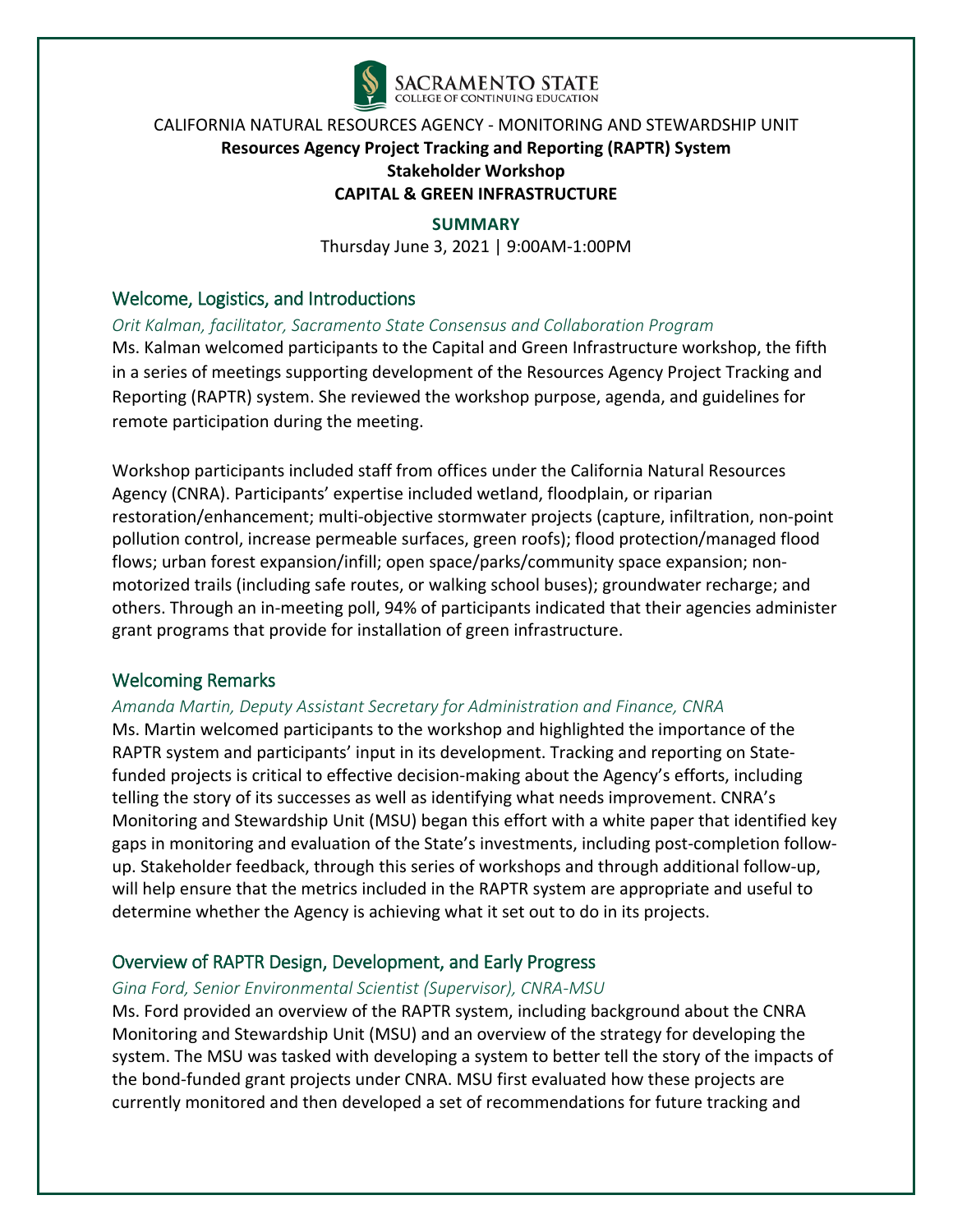

reporting. The results of this evaluation were published in a [white paper,](https://resources.ca.gov/-/media/CNRA-Website/Files/Initiatives/MSU/White-Paper-and-Letter-Final.pdf?la=en&hash=436606549B56DBCA9A0CBA25D175A0844E9EAF4F) endorsed by Secretary Crowfoot, and recommended:

- Developing a centralized track and reporting system,
- Establishing standard protocols for data collection and management,
- Providing training, and
- Leveraging existing reporting systems to reduce redundant data entry

The tracking and reporting system is being developed through two parallel processes: identification of common suites of metrics across CNRA project themes and types, and development of the relational database and project management system. The RAPTR development workshop series are the start of the metrics identification process; it will also include working groups and possibly technical advisory committees to dig into the finer details. Ms. Ford shared a timeline and key outcomes of the stakeholder workshops and noted that the summaries of each of the previous workshops were available on the MSU website. Ms. Ford noted that the existing financial reporting system, Agency Bonds Consolidated Reporting System (ABCRS), will be enveloped into RAPTR, though it will continue to function in its current capacity and with the same reporting requirements.

Ms. Ford acknowledged that the RAPTR system will be a significant change for Agency staff and said that she hoped this workshop would support people in the change process. The objectives of the workshop included:

- Cultivating a common understanding of ways to assess the performance of an individual project, and how that can be scaled to inform program and Agency decision-making.
- Identifying existing tools, systems, efforts, and issues that inform development.
- Providing clarity on RAPTR (help with "the change process").

Ms. Ford presented the conceptual design of RAPTR, which covers all phases of a project, from the pre-award phase (funding, application submission, and application processing) through the award phase (agreeing to fund the project and finalizing the agreement and classifying the project) and the post-award phase (implementation and monitoring of the project in progress, closeout, and post-project completion monitoring). Post-completion monitoring is a new piece that the Agency has not as yet been doing.

The MSU team is focused on ensuring that the metrics and methods for tracking are appropriate; the RATPR workshop series is a first step in gathering feedback about harmonizing and standardizing metrics that can apply across projects. The metrics should reflect State and Agency values and priorities and support decision-making by answering State, Agency, program, and project-level management questions. Standard performance metrics should be included in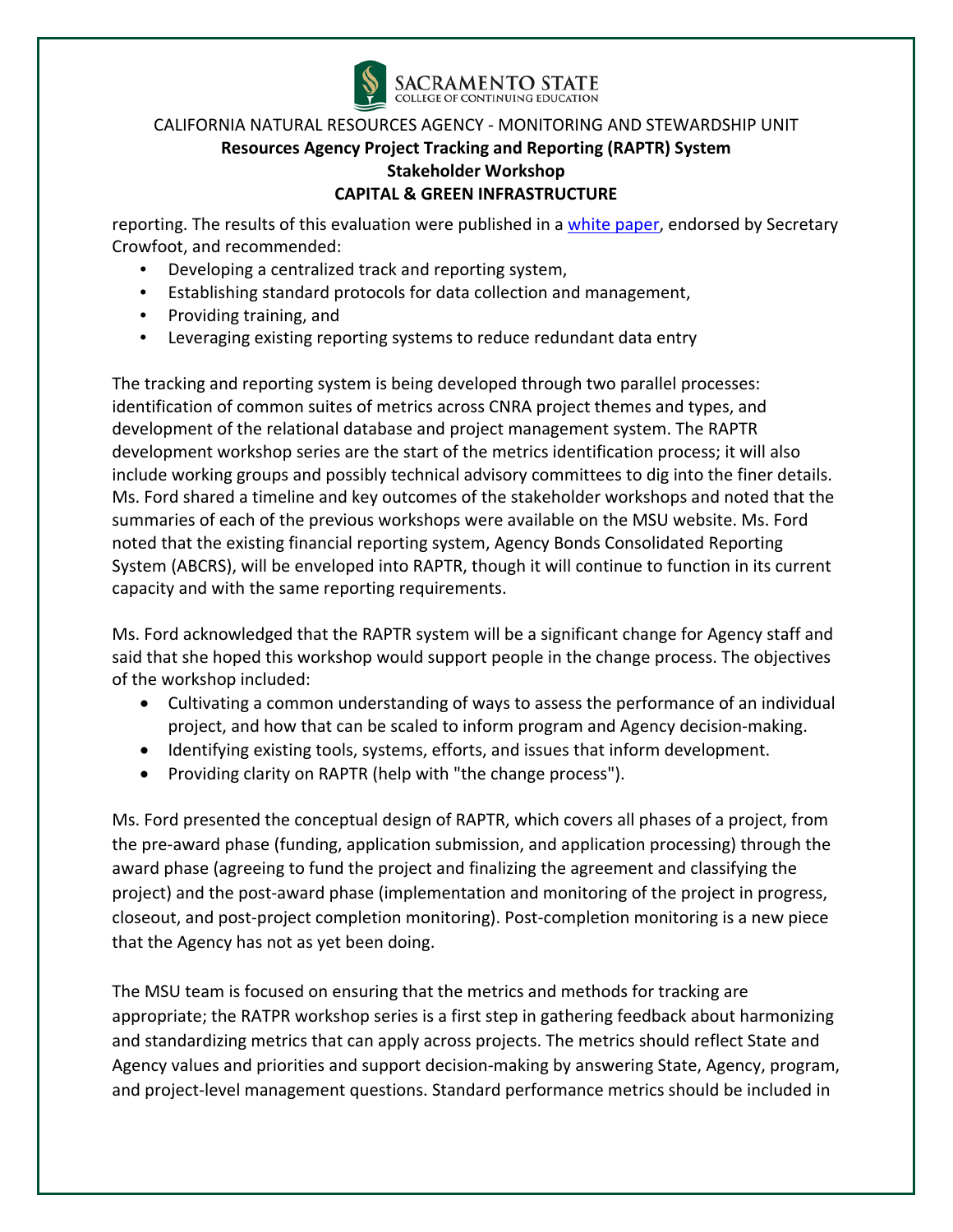

grant agreements and included in deliverables at closeout.

While there are many anticipated benefits, such as increasing transparency, informing decisionmaking, improving effectiveness, enhancing collaboration, improving science, and enhancing efficiency, the concerns are fewer, relating to logistics and operations, authority and mandates, and the scope of the system. As RAPTR is developed, the team is working to address all of these concerns.

Ms. Ford shared the vision for RAPTR. In the near-term, RAPTR will help consolidate data entry across multiple reporting systems, streamline State-funded grant management processes, and track and evaluate project and program success. It will include:

- o A grant application portal
- o Grant application review
- o Project management and invoicing features
- o Document storage
- o Performance monitoring resources
- o Analytical opportunities

#### *Jim Falter, Environmental Scientist, CNRA-MSU*

Mr. Falter described how the RAPTR system will help with monitoring and tracking Agency projects. The database will describe projects through individual pieces of data within predefined data fields, allowing for easy querying across thousands of projects. The system will guide staff through the parsing process that will make project information machine-readable, as well as allow for inclusion of written descriptions and ongoing documentation of project narratives. The system will use a common and generic yet flexible data structure to cover all the projects under Agency while providing sufficient granularity to make the project information meaningful.

The system will track data that defines an activity and its benefits, including the agent, action, asset, and benefit – in other words, the who, what, and why of the project. Some projects may be simple, with a single agent, action, asset, and benefit, but more often projects will be more complicated, with multiple agents, actions, assets, and/or benefits. The RAPTR data structure will be able to parse such complex projects. Users will be able to choose which particular data to track for each given project, so that the information tracked is relevant to each project. This structure will ensure accuracy and completion of project data, better track project successes and benefits, and be more amenable to queries.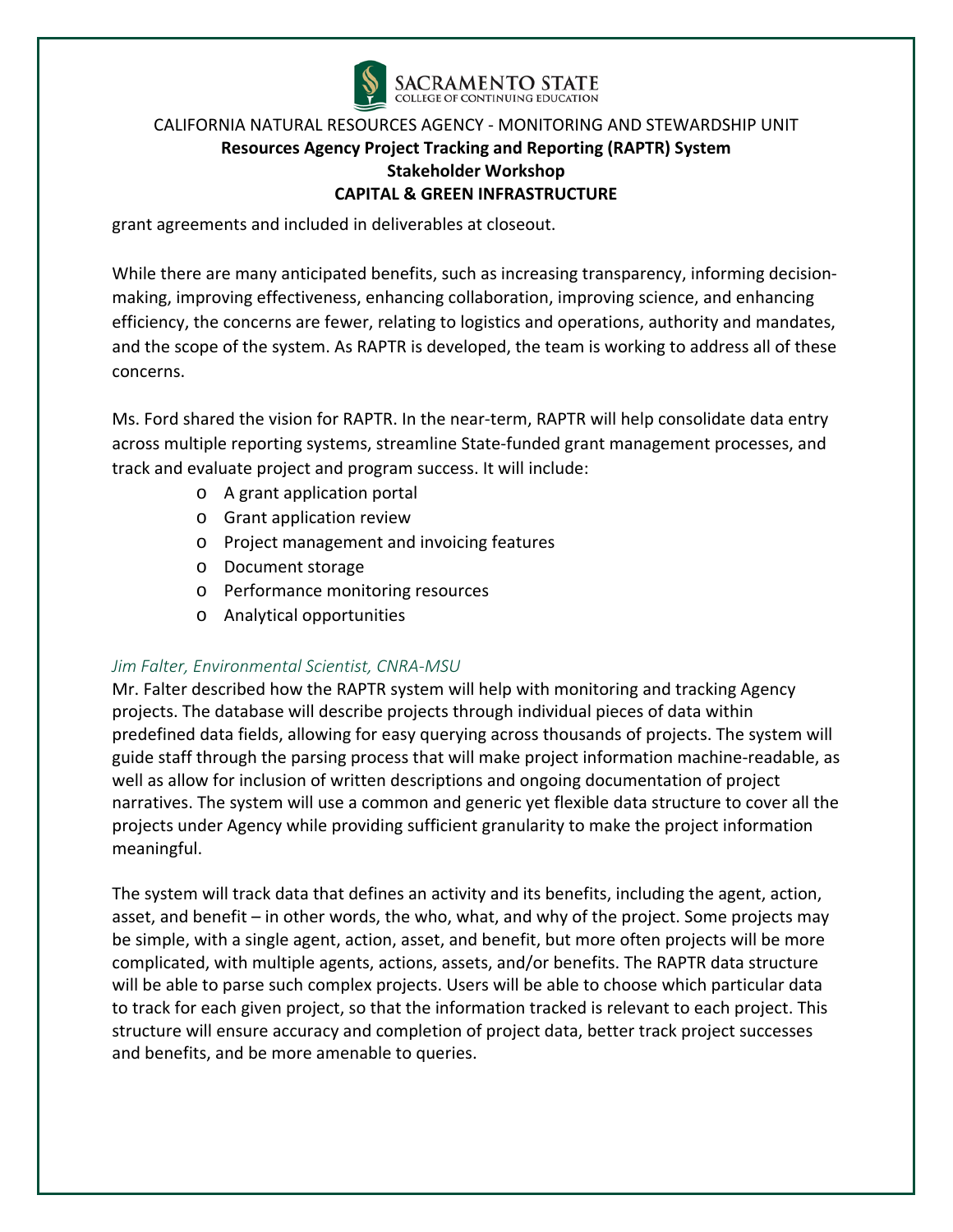

#### *Brad Juarros, Environmental Scientist, CNRA-MSU*

Mr. Juarros gave an overview of the workshop theme: capital and green infrastructure. Green infrastructure is defined in the State's Wildlife Action Plan as "a nature-based infrastructure in communities to reduce greenhouse gases, decrease energy consumption, reduce vehicle miles traveled and convert built environments into green spaces that improve air and water quality and provide opportunities for walking, biking and recreation." Green infrastructure helps urban landscapes become more sustainable, contributes to resiliency, creates multifunctional landscapes, and provides low-impact development. Green infrastructure is flexible, applicable in rural and urban areas and able to be scaled up or down.

Green infrastructure has the potential to produce significant statewide benefits across programs, but it is important to determine whether these investments are in fact providing the intended benefits. The State has several high-level initiatives that create an interconnected policy framework with goals and objectives. Grant programs are generally well-aligned with the policy framework, but the breadth of activities can make it challenging to track all the efforts and their achievements, particularly given the emphasis on multi-benefit projects that address overlapping goals. RAPTR will help assess the achievement of the broader policy goals and objectives by tracking projects through a single platform. Implementation of the RAPTR system will begin with bond-funded grant projects, expanding eventually to cover other types of projects and funding sources.

#### *Discussion*

- Will RAPTR track non-State projects? Will it track future conceptual projects?
	- o Currently, there is no plan for RAPTR to track projects that do not include State involvement. RAPTR will eventually track conceptual projects and is being built with this capability.
- Project tracking should consider not just past investments but also future needs and investments, based on local perspectives. Many bond acts are directed at population centers, yet many key projects are located outside population centers.
- Will high-level decision-makers have direct access to RAPTR to run queries or will they ask questions of agencies?
	- o The information in RAPTR will be used by legislators and Agency executives and management to support decision-making, but it is most likely that they will ask questions to relevant departments. With RAPTR, it will be much easier for staff to provide robust answers to such inquiries, running a query, developing a report, and providing interpretation of the information.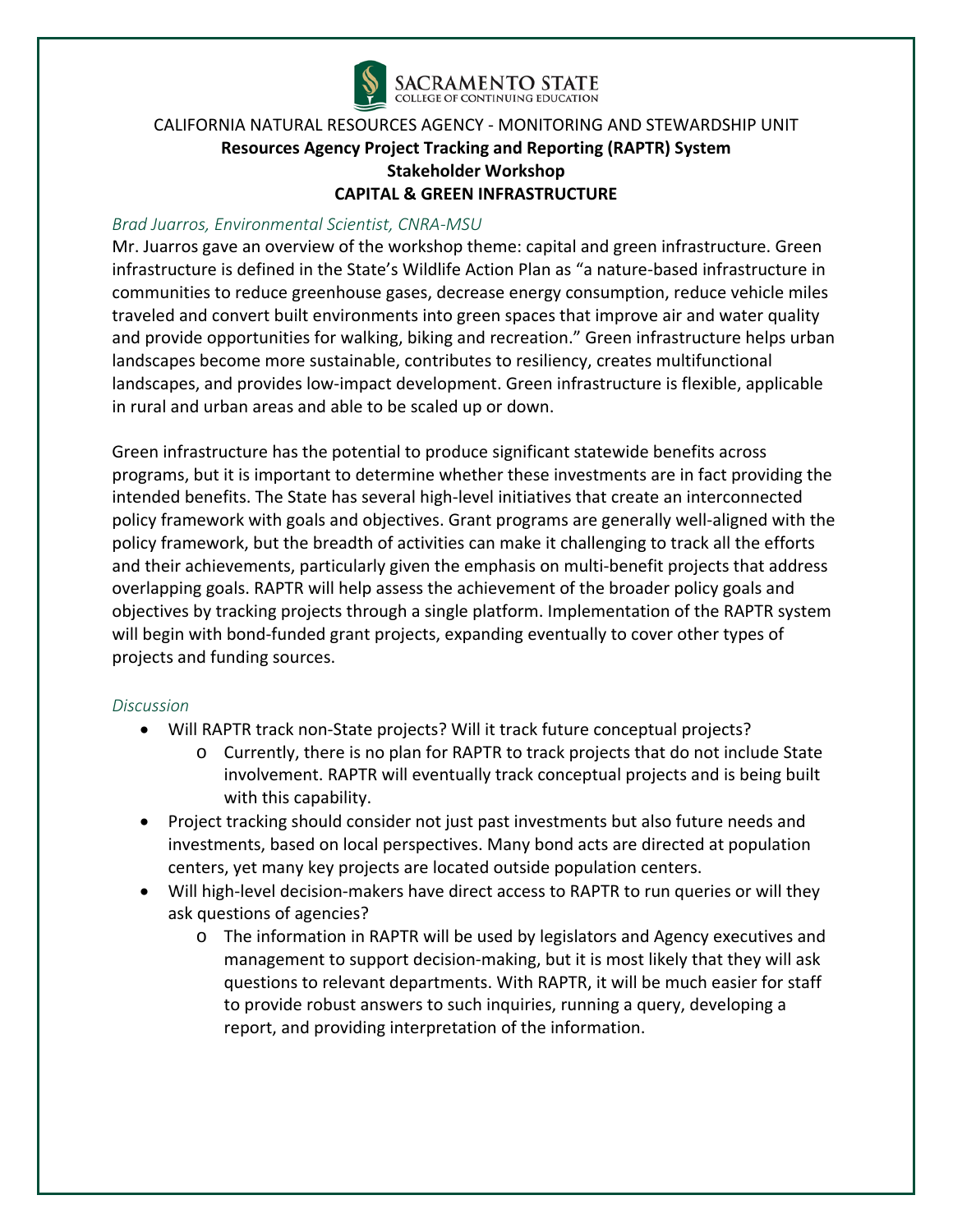

## Examples of Capital and Green Infrastructure Monitoring and Evaluation Efforts

*John Melvin, CAL FIRE State Urban Forester* | *CAL FIRE Urban and Community Forestry Program:  Program Structure and Lessons Learned*

Mr. Melvin presented an overview of the CAL FIRE Urban and Community Forestry Program and how the program tracks and monitors its efforts. The California Urban Forestry Act of 1978 states that "Urban forestry" means the cultivation and management of native or introduced trees and related vegetation in urban areas for their present and potential contribution to the economic, physiological, sociological, and ecological well-being of urban society. Urban forestry provides multiple benefits, including expanded urban canopy, community greening, carbon sequestration, energy consumption, urban heat island effect, management of stormwater, and climate adaptation, with an emphasis on disadvantaged communities. The Urban and Community Forestry Program provides expert technical assistance, outreach, education and policy advice, as well as four grant programs that help accomplish policy goals at a local level.

The program's tracking and monitoring efforts are significant:

- Urban Foresters are in constant contact with their grantees and assist grantees (and others) in all aspects of project implementation.
- All grants must meet with their Urban Forester before starting work and all grants inspected at least yearly. Urban Foresters have discretion to inspect them more regularly, as needed.
- Grantees must report on progress at least every 6 months. Urban Foresters may require more frequent reporting.
- All trees planted must be georeferenced and inventoried.
- All tree inventory data, as well as any management plans, must be provided to CAL FIRE. This information has been used for research and to assist others.
- Currently the tree inventory and georeferenced data is aggregated by CAL FIRE in a spreadsheet-based system, however a grantee-oriented data collection application is being developed.
- Urban Foresters currently use a novel application for their inspections.
- CAL FIRE provides grantees a final payment for continued maintenance and follows up to ensure that the maintenance is carried out.

# *Carmel Brown, Department of Water Resources (DWR)* | *Project Monitoring and Tracking: DWR Grant Programs*

Ms. Brown shared about DWR's major grant programs, how their efforts are coordinated, and how and why projects are tracked during implementation and post-completion. Major grant programs include:

- Division of Regional Assistance
	- o Integrated Regional Water Management (IRWM)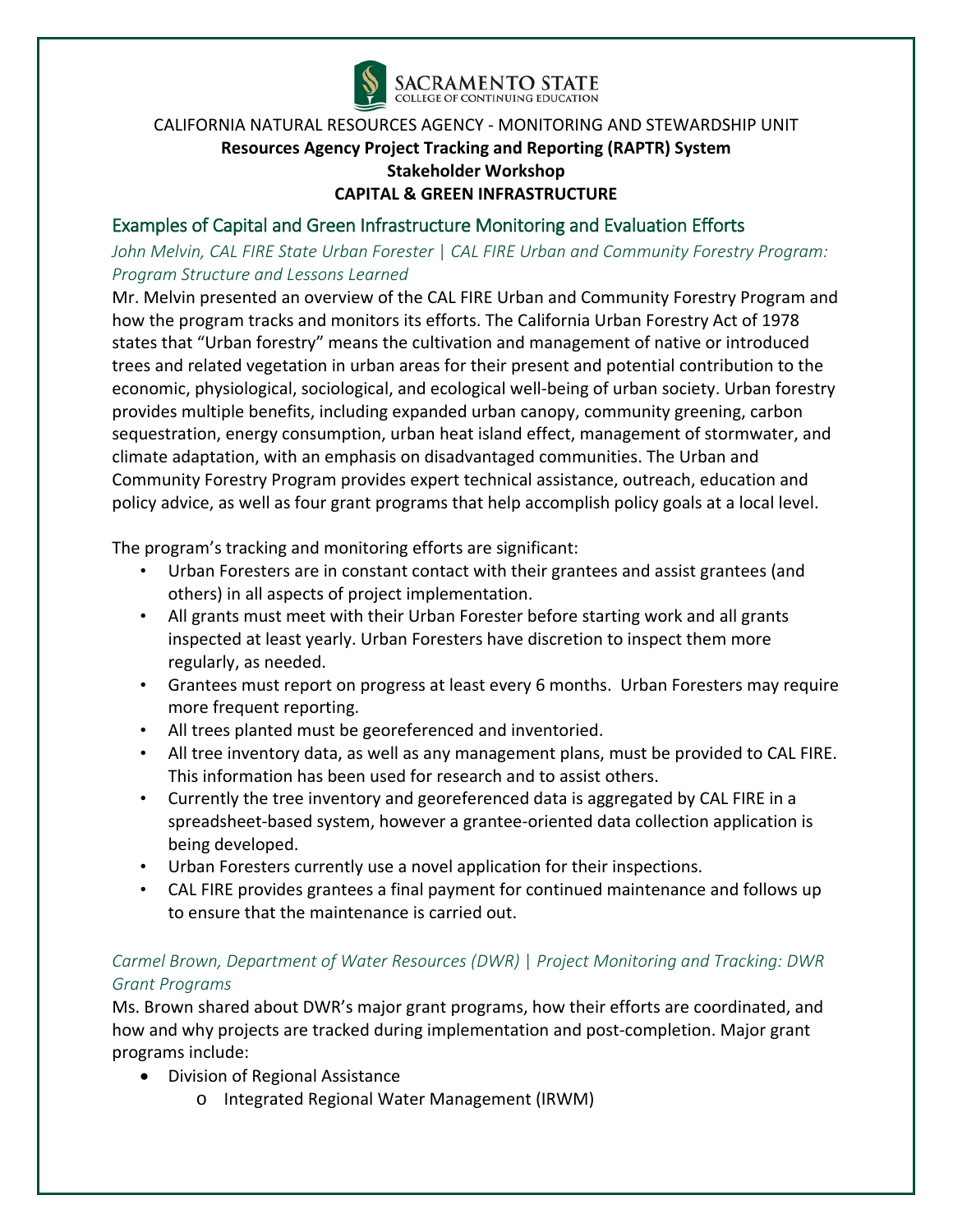

- o Sustainable Groundwater Management (SGM)
- o Stormwater/Flood Management
- o Water Energy
- o Riverine Stewardship
- o Urban Streams Restoration
- o Water Use Efficiency
- Division of Flood Management
	- o Coastal Watershed
	- o Small Communities
	- o Systemwide
	- o Urban
	- o Flood Control Subventions
	- o Delta Levees Maintenance Subventions
	- o Delta Levees Special Flood Control Projects
	- o Flood Corridor
	- o Floodplain Management Protection and Risk Awareness (*upcoming*)

Ms. Brown shared additional details about the IRWM, SGM, restoration, and flood management grants.

- IRWM Grants
	- o Prop 50, 84 and 1 funding to date (\$1.5B Bond funding, matched 4:1 by local investments)
	- o Expected new funding: unknown
	- o Projects must be consistent with IRWM plan and vetted through local IRWM regional planning processes
	- o Types of projects: multi-benefit, gray and green infrastructure, planning and implementation, collaborative, benefits for disadvantaged communities and **Tribes**
- SGM Grants
	- o Coordination with Executive Sustainable Groundwater Management Office
	- o Prop 1 and 68 funding to date (\$200M)
	- o Expected new funding in FY 21-22 State Budget (\$360M)
	- o Types of projects:
		- **Planning: GSP development, monitoring wells, modeling, engagement of** underrepresented communities
		- Implementation: Projects to implement GSPs, groundwater recharge, FloodMAR, projects benefiting underrepresented communities, etc.
- Urban Streams Restoration Program
	- o Prop 84 and 68 funding to date (\$9.42 M)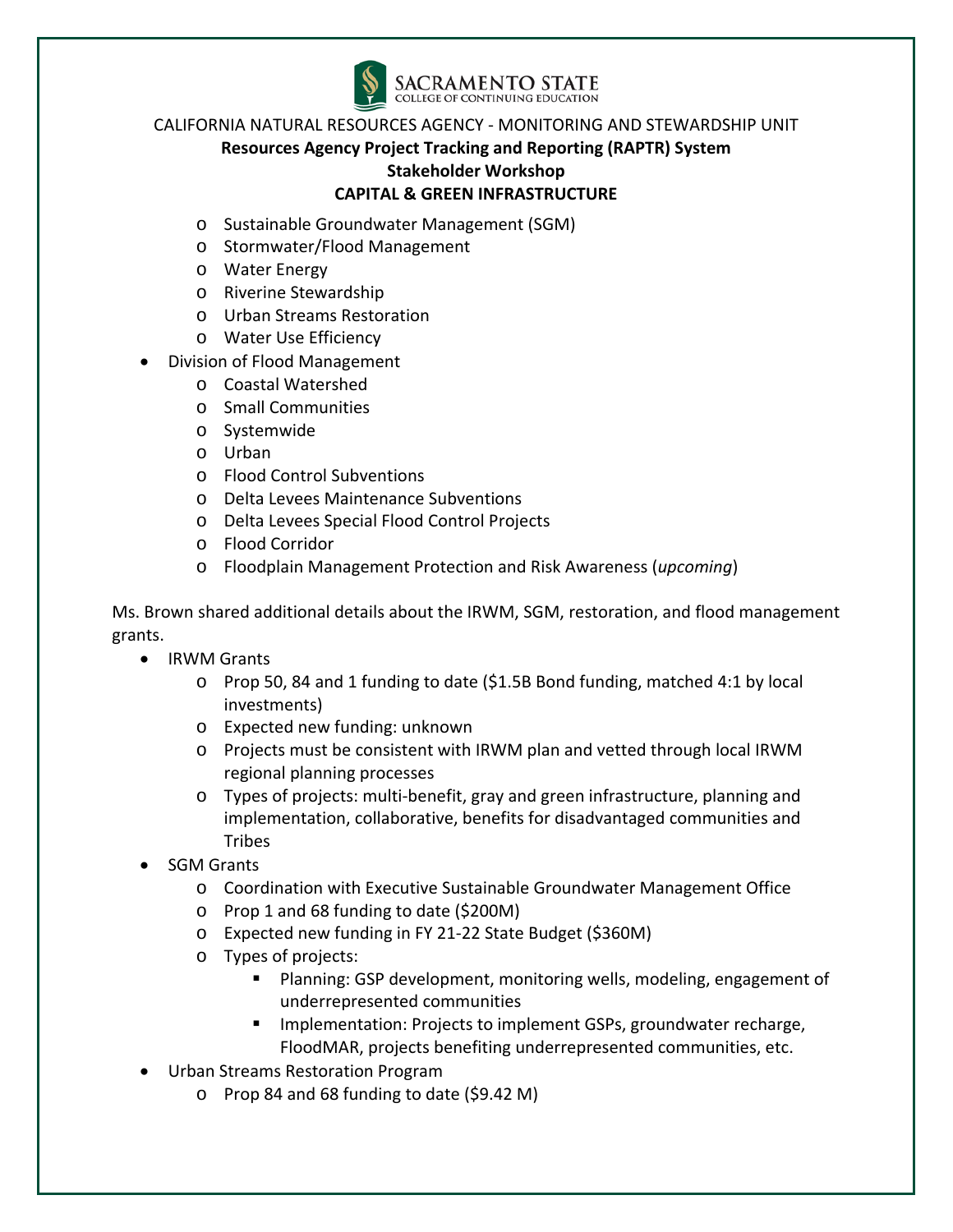

- o Expected new funds SB-45 (if passed) (\$70M)
- o Types of projects:
	- Planning only: environmental and technical studies for project development, design development
	- Planning and Implementation: removal of culverts, channel stabilization and realignment, reestablishment of floodplain function
- Riverine Stewardship Program San Joaquin Fish Population Enhancement
	- o Prop 13, Prop 84 and 68 funding to date (\$38.97M)
	- o Geographic scope to tributaries of San Joaquin River
	- o Types of projects: Planning and Implementation for native fish rearing habitat improvements, water quality improvements, habitat connectivity, fish passage barrier removal
- Flood management Grants
	- o Funding to date: Prop 1E, 1, 84 and 68
	- o Expected new funding: Prop 68 (FY 21-22) and emergency drought funding
	- o Projects must address flood risks, while meeting the requirements of authorizing legislation for the funding
	- o Types of projects: Flood risk reduction (coastal, riverine, urban, and flashflooding), multi-benefit, planning and implementation, collaborative, benefits for disadvantaged communities and Tribes

The Financial Assistance Internal Review (FAIR) coordinates grant programs across DWR, encouraging information sharing, improving efficiency, developing standardized templates, and developing policies and procedures for consistency. However, there is not yet standardization of post-project completion monitoring and reporting. A consistent platform for this kind of tracking, as RAPTR will provide, will be very helpful.

Project monitoring ensures accountability and transparency, both on the part of grantees as well as the State, for example by demonstrating projects' return on investment. A Department of Finance audit in 2017 found that DWR was not consistently enforcing post-project completion monitoring, though it was stipulated as a requirement for many projects.

DWR grant programs include post-performance reporting (PPR) requirements:

- As per grant agreements, the Agency is required to submit PPR every year for a defined number of years (the number of years requires depends on the program within DWR).
- Grantees are reminded of this requirement at the close-out of the grant.
- Reporting includes applicable quantitative metrics, for example, new acre-feet of water produced that year, acres of wildlife habitat added, water quality, groundwater levels, etc.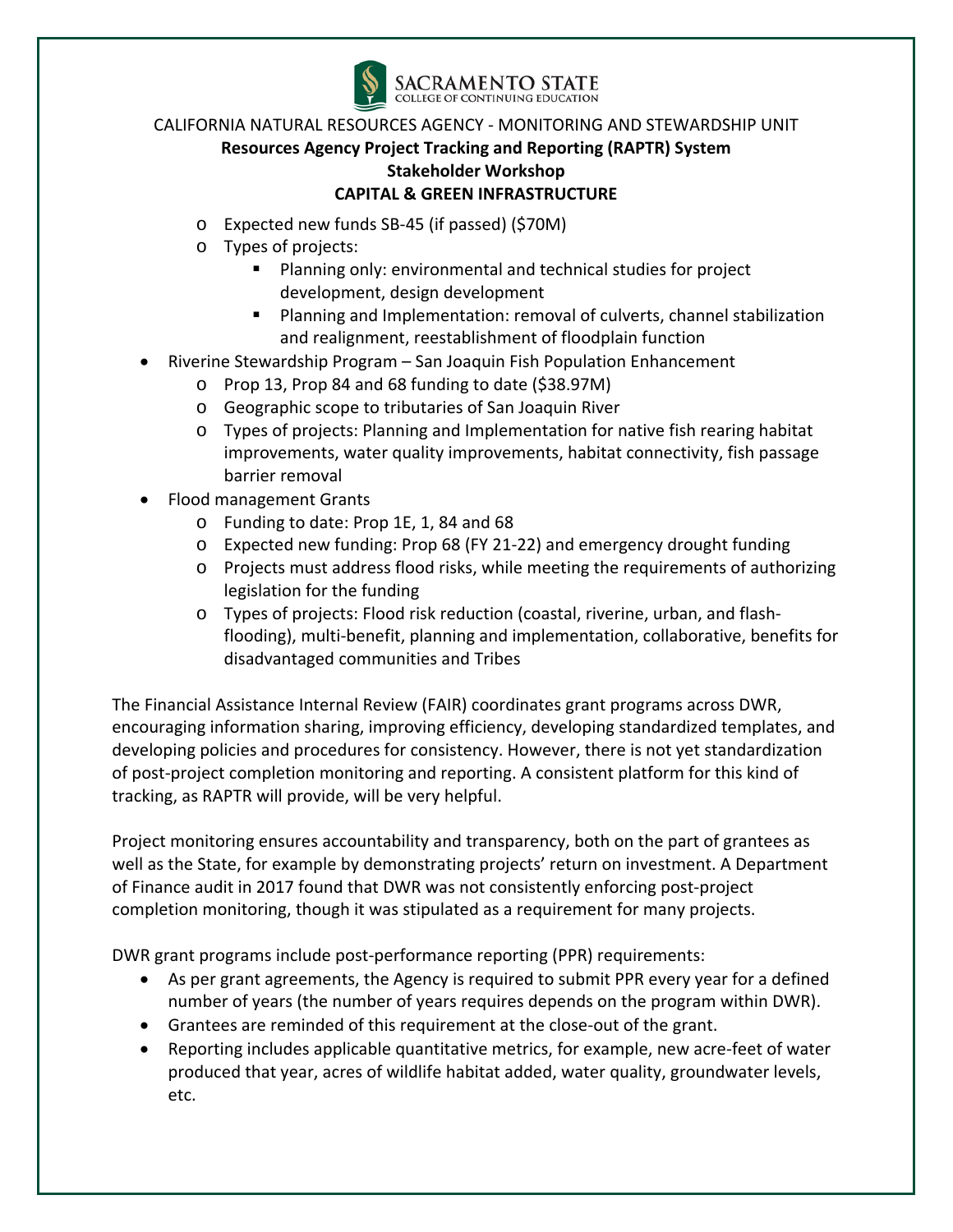

- Reported data must comply with Assembly Bill 1755, the Open and Transparent Water Data Act (DWR provides a guidance sheet to grantees to ensure AB 1755 compliance).
- The post-implementation report includes an assessment of any explanations for any differences between the expected versus actual project benefits in meeting program priorities as stated in the original implementation grant application.

During grant solicitation, DWR asks applicants to identify projected primary and secondary benefits, as well as the metrics they will use to track performance. Typical project monitoring data categories include increased restoration of important species and habitat, improved water quality, increased water supply reliability, increased flood protection, and improved climate change adaptability. The monitoring data can help both the implementing agencies, for example providing information about project performance that will help them develop future projects, and DWR, for example assessing progress toward program goals and objectives as stated in Proposition language.

Ms. Brown said that a particular challenge of post-project completion monitoring is the lack of funding to support the work, both for DWR and grantees, and lack of funding to enforce compliance. An easy-to-use, web-based reporting system may encourage completion. She said that DWR staff have been participating in the RAPTR development process, in particular providing input related to AB 1755 protocols, and have provided additional suggestions about RAPTR functionality.

# *Lee Butterfield, State Parks* | *Office of Grants and Local Services Grant Monitoring*

Mr. Butterfield shared background about the State Parks Office of Grants and Local Services (OGALS), its grant management system and monitoring efforts, and suggestions for the RAPTR system. Beginning in 1964, the Office has funded over 22,000 projects; most relate to parks and park infrastructure, in addition to recreation centers and environmental restoration programs. OGALS developed a grant management system, which was implemented as of 2000. To reflect that multiple projects may be completed in the same location over time as park improvements are carried out, the system includes a site for each project and each site may be used across multiple projects; the system includes over 8,000 sites across the State.

Monitoring efforts include:

- Annual Agency reviews, which involve contacting grantees annually to receive project updates.
- Verifying that each park associated with a funded project remains open, clean, and maintained.
- Compliance inspections, roughly every five years for each project
- Sharing information with the public, for example through posts on the OGALS website.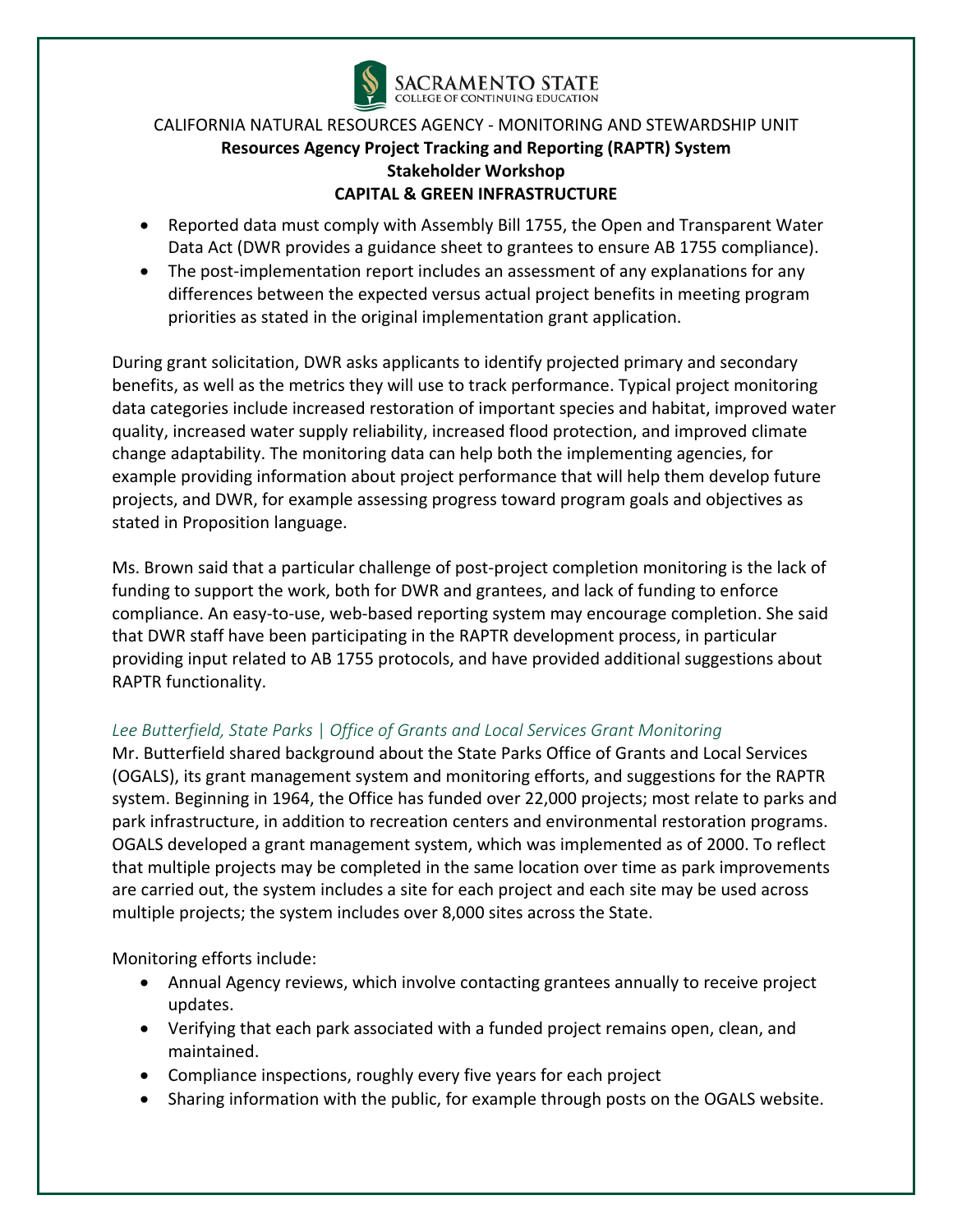

Compliance inspections are completed through in-person visits during which OGALS staff complete compliance reports, which include photos of the site, ensuring it is well maintained and has reasonable operating hours during which it is open to the public, etc. The information tracked differs for acquisitions projects. With over 8,000 sites across the state, it is challenging to ensure that compliance inspections are completed every five years at each site.

#### Process and Evaluation Criteria to Determine Appropriate Metrics

#### *Elea Becker Lowe, Environmental Scientist, CNRA-MSU*

Ms. Becker Lowe discussed how the RAPTR system will inform adaptive management in support of the State's priorities and shared the process through which participants were asked to provide input on RAPTR development.

Ms. Becker Lowe explained how an adaptive management cycle can support achievement of high-level State priorities. High-level priorities inform program- and project-specific goals and their respective actionable objectives. In order to determine whether a project generated the desired outcomes, management questions need to speak to the project goals and objectives while also being specific enough to define indicators and metrics that can answer the questions. Information tracked about indicators and metrics thus can guide decision-making by answering management questions.

Participants were asked to respond to a survey after the meeting, to provide information on existing monitoring protocols as well as metrics and methods they do not yet use but would like to see included in RAPTR. The survey looks to identify meaningful metrics and methods; existing tools, systems, and methodology that could be leveraged; and informational, analytical capabilities, and project management resources needed to conduct this work effectively. Ms. Becker Lowe shared examples of the kinds of information the survey asks about, demonstrating the level of specificity needed to determine useful metrics for answering management questions. She also noted that the MSU team is assembling subject matter expert advisory committees to help refine the metrics that will eventually be included in RAPTR and invited interested participants to join those committees.

## Small Group Discussion: The RAPTR System and Its Functionality

Attendees participated in a 30-minute breakout session considering the RAPTR system and its functionality, in particular benefits, challenges, and how those challenges might be addressed. Attendees shared their feedback about:

• What other opportunities could the RAPTR System help to achieve, describing how the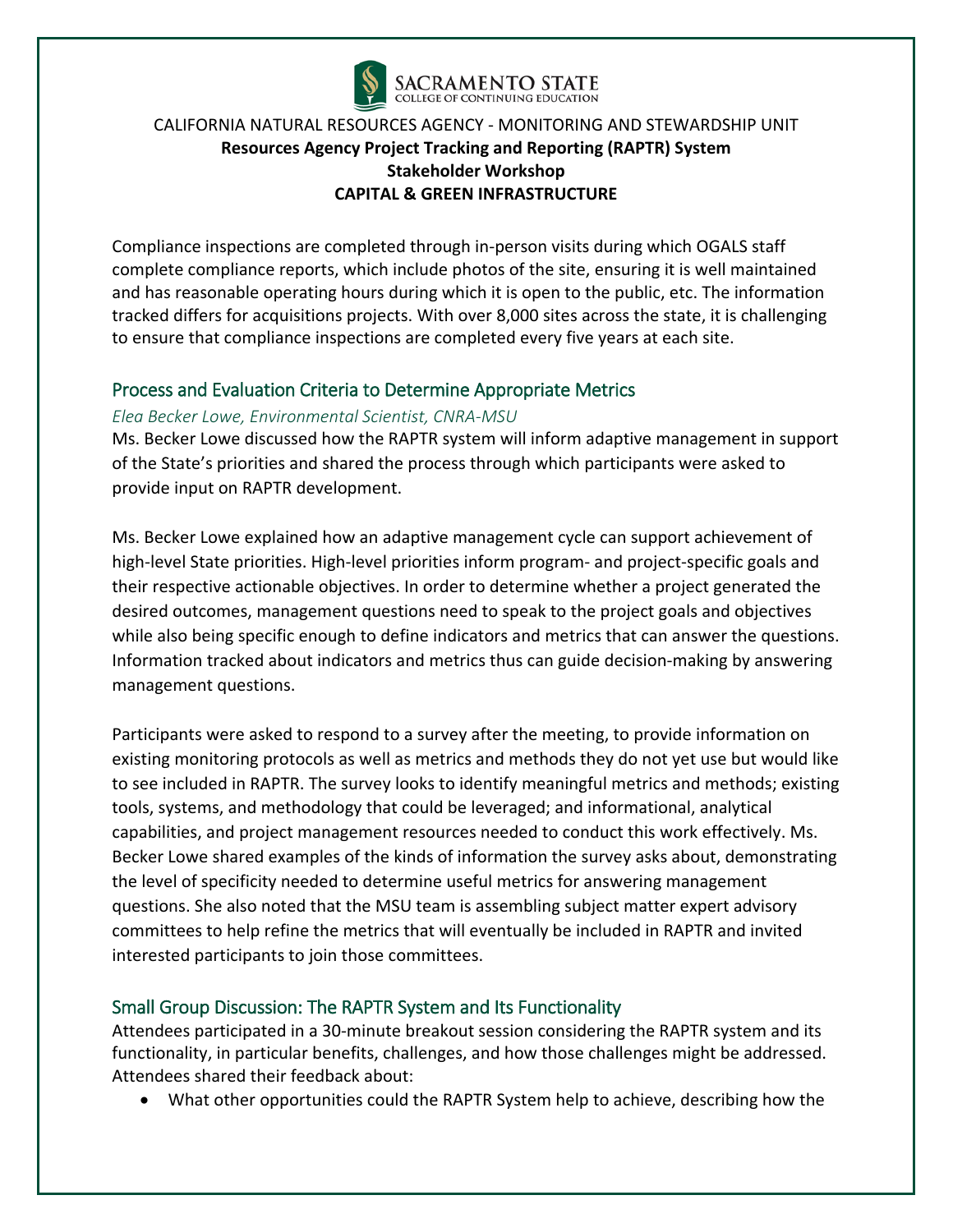

RAPTR System could be used to inform State programs and decision-making.

• What potential challenges or concerns (other than financial and staff capacity) should be considered throughout the system development and roll-out phases, including any suggested solutions.

MSU staff facilitated each breakout room; after the breakout session concluded, MSU staff shared highlights from the discussions. See Appendix 1 for detailed notes from the breakout session.

Benefits of the RAPTR system:

- Providing better perspective on the scope of the State's work. It might help identify areas of overlap between projects as well as illustrate areas that receive less funding.
- Helping staff efficiently and effectively develop reports.
- Improving decision-making by compiling data from many sources, increasing the visibility of project data, and being able to draw connections between systems and projects of various types.
- Making it easier for grantees to report project information.
- Making it easier for program staff to collect the information from grantees, possibly by automating such requests.
- Mapping projects to better understand the relationships between different projects and programs over space and time.

Challenges and Solutions:

- Fostering agreement across varied projects and programs about standardized metrics that need to be tracked. It is important for RAPTR to have flexibility to capture nuances across the board.
- Staff buy-in to the RAPTR system will be crucial; continued engagement is important as RAPTR continues to be developed.
- Lack of funding for grantees to gather the project data.
- Interfacing with existing resources that State organizations currently use, like Atlas, Bios, and others. Ensure that information entered into one system does not need to be inputted again in others.
- Lack of funding for program staff to complete quality assurance. Consider having one RAPTR expert within each program and each organization to provide technical assistance as needed.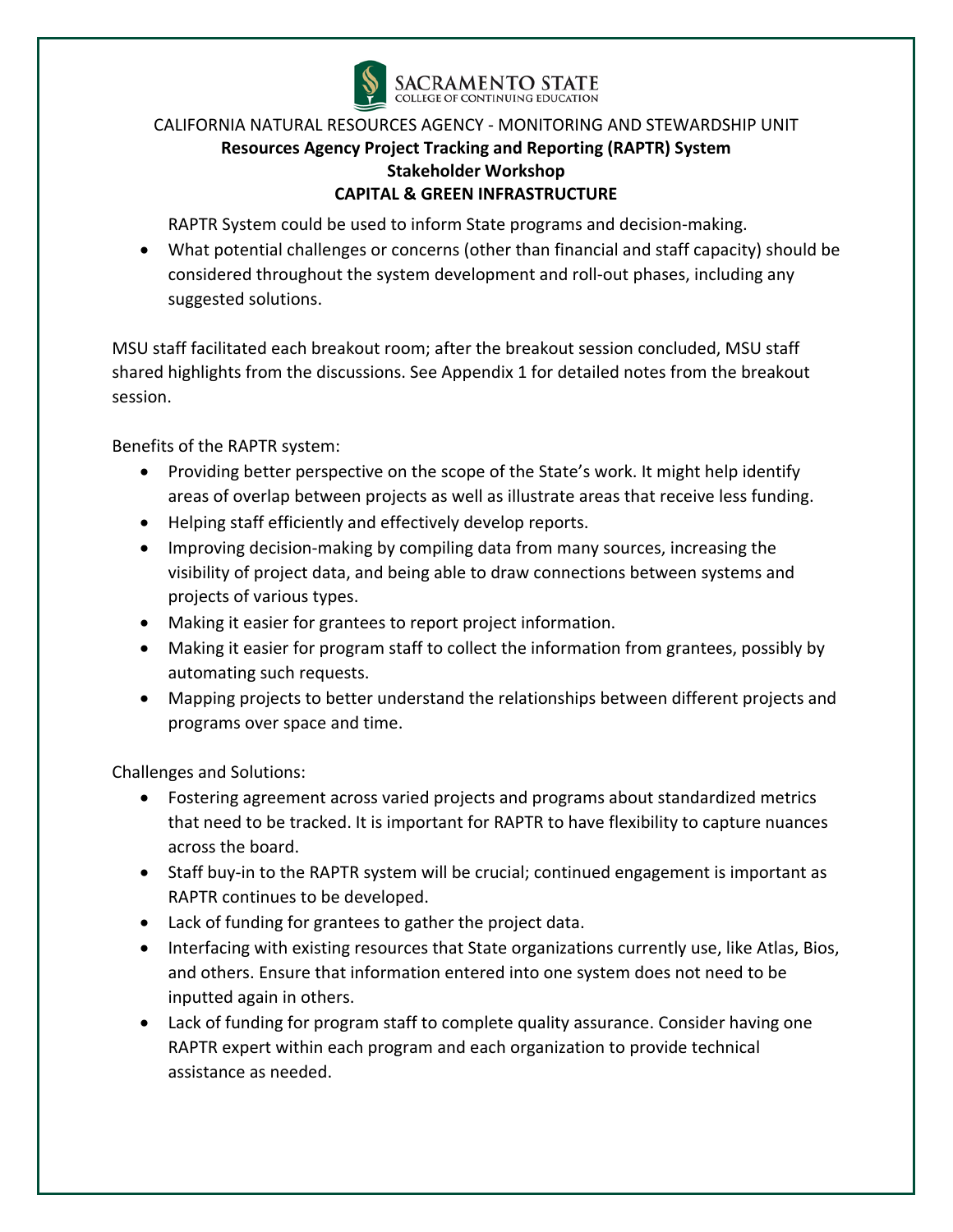

A participant suggested that future grants include a funded monitoring requirement, delineated in grant applications.

# Closing Remarks

Ms. Ford thanked participants for their time and input. She said that the MSU team would use participants' feedback as they continue to work on developing the RAPTR system and invited participants to share any additional feedback via email following the workshop or by joining the working groups and technical advisory committees to continue developing the set of metrics. Once the RAPTR system has been built, a final workshop will be held to demonstrate its functionality and how workshop input informed it.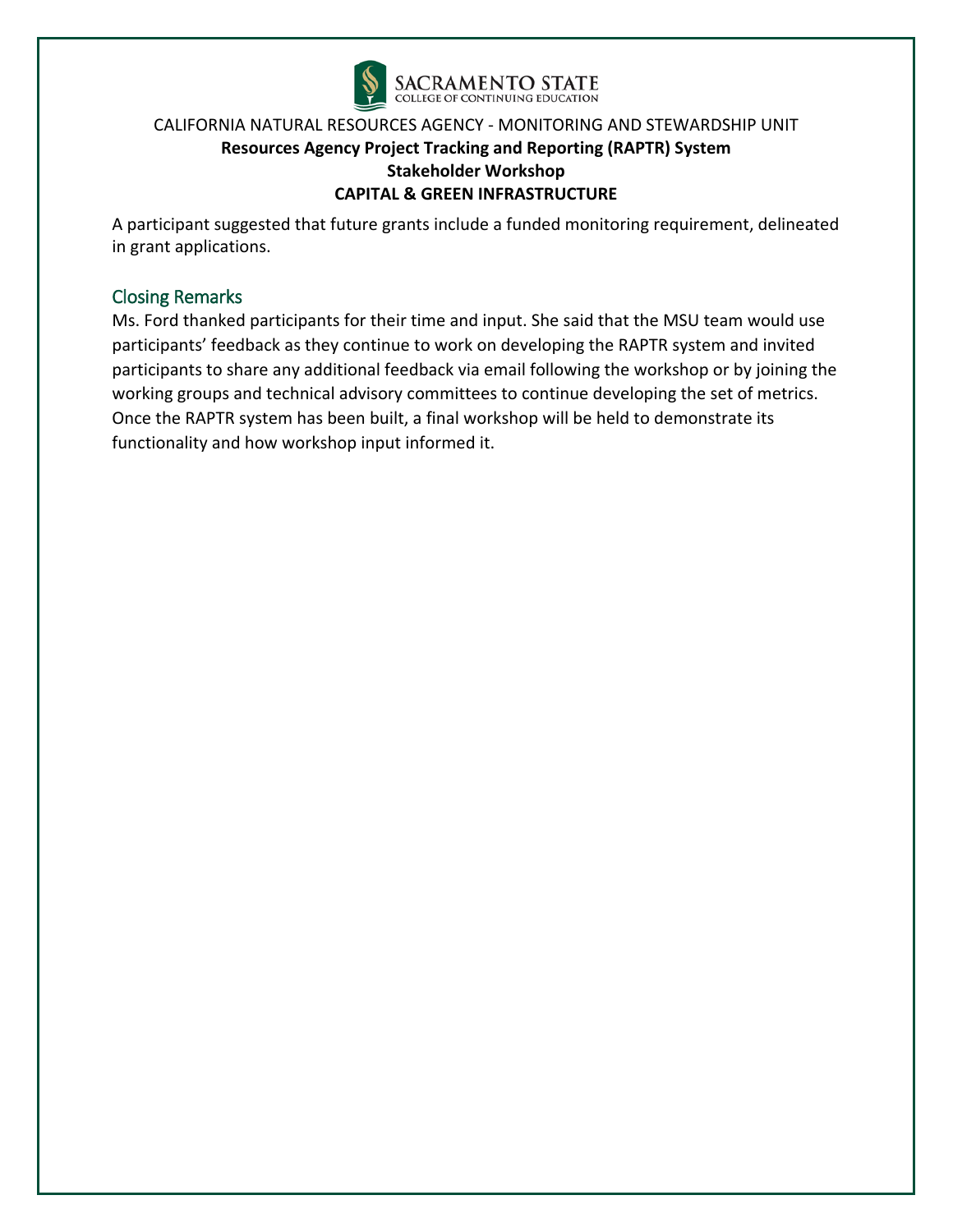

Appendix 1. Breakout Outcomes: The RAPTR System and its Functionality

**RAPTR Benefits** (For context, the benefits listed here are directly as they were taken from the workshop participants, without editing by the MSU.)

- Leverage funding opportunities by another agency.
- Different projects in one place, always updated.
- Core project information for all.
- Create reports more efficiently, reduce "fire drill" fatigue.
- RAPTR will make it easier for grantees to report.
- RAPTR could help applicants match their proposal with a funding program. We have a project with many benefits but doesn't fit neatly into the current range of options of programs.
- Database for bringing different grant programs together
- Repository for all information under grant programs
- RAPTR could be very helpful for programs that are new and don't have an existing database
- It depends on the different grant programs and agencies using it and how involved people are
- Information sharing will be one of the benefits, to help people realize the work others are doing and leverage each other's work going forward.
- A lot of the issues we face are we work in our silos and info sharing doesn't happen naturally. This can lead to recreating a lot of programs, even within the same departments. RAPTR can help bridge these gaps.
- There are increasing goals and initiatives related to connectivity, such as in biodiversity, access, coastlines, transportation access, heat islands, the 30x30 initiative; RAPTR can inform and elucidate those connections. This can help future funding and finding weak spots. It will take a tool like this to consolidate the data.
- Demonstrating that funding is being used effectively and efforts are not being duplicated. Demonstrating that expertise is being leveraged to ensure that State funding is being used as efficiently as possible. All agree on the benefit of multi benefit multi sector profits
- RAPTR can support follow up implementation of planned projects through spatial organization of project data. For example,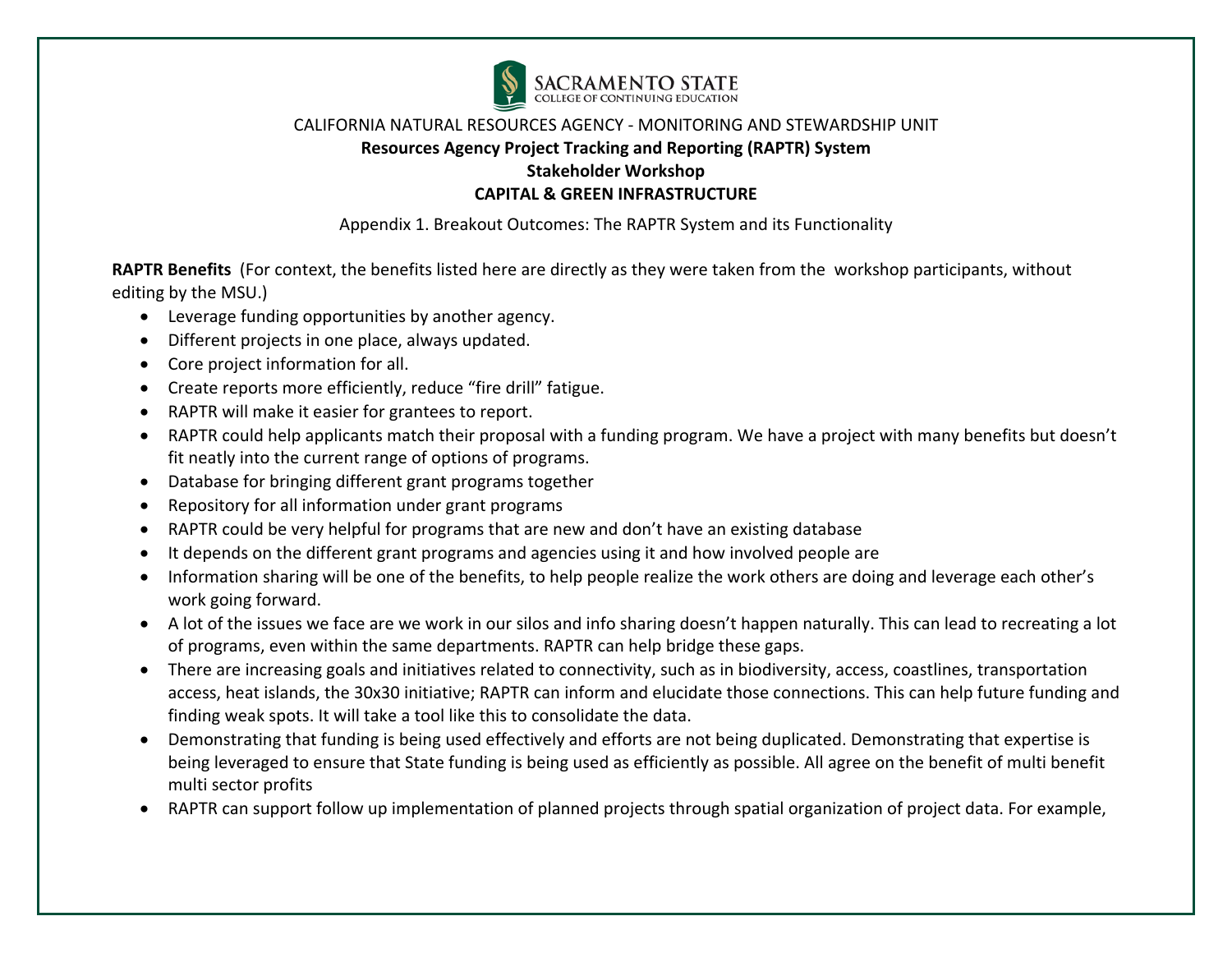

linking one phase of one project to the phase of another project while its under implementation during selection process. Tracking which project plans funded by a given program were later funded by a separate program. Regardless of any real administrative connection, program staff should see all physically connected projects for organizing future monitoring efforts.

- Track baseline monitoring like CRAM for projects like wetlands to identify the specific performance metrics of interest for a given set of project activities.
- A way of keeping track of past performance by specific grant recipients and contractors.
- Ability to look at the scope and geographic areas of work that the AAO's have been funding work within. This may allow for illustrating the need to spread funding into other kinds of work that currently is undervalued. Consider ow to capture this; how do we use the information to tell the story?

| <b>POTENTIAL CHALLENGES</b>                                     | <b>OVERCOMING CHALLENGES/CONCERNS</b>                          |
|-----------------------------------------------------------------|----------------------------------------------------------------|
| What potential challenges or concerns (other than financial and | Discuss and identify opportunities to overcome challenges and  |
| staff capacity] should be considered throughout the system      | concerns.                                                      |
| development and roll-out phases?                                |                                                                |
| Duplicative data entry into numerous systems                    | Link to existing systems - relational                          |
| How to leverage funding across programs - if one applicant      | Currently an informal process, how to leverage central systems |
| can't be funded by a program, how to link with another          | to share information?                                          |
| program that can fund them?                                     |                                                                |
| Challenges creating common metrics depending on reporting       |                                                                |
| requirements/division/funding source/etc.                       |                                                                |
| Challenges regarding how to measure success. Lacking time       | Best available science/peer review/agree on common process.    |
| components.                                                     |                                                                |

#### **Challenges**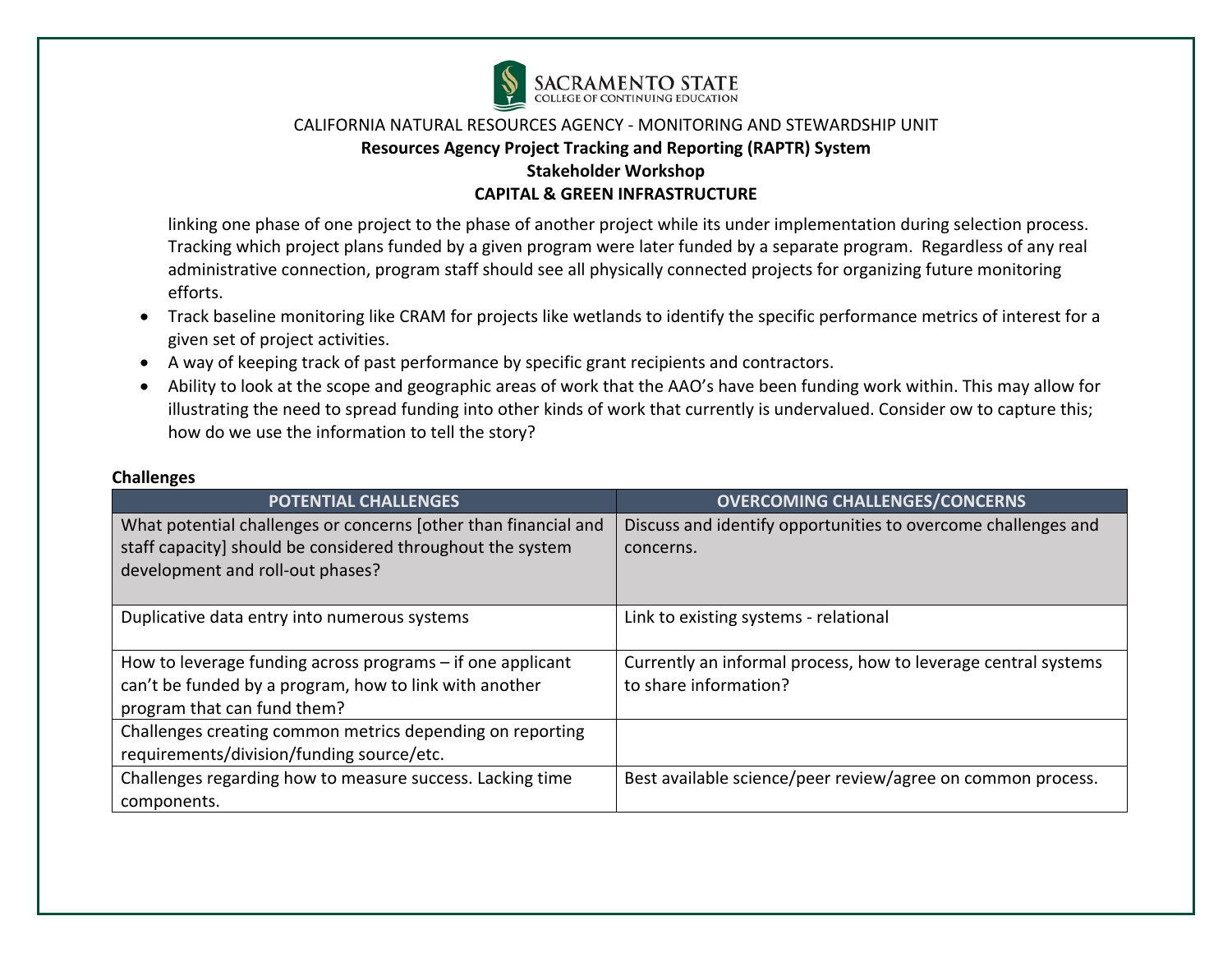

# **Resources Agency Project Tracking and Reporting (RAPTR) System**

**Stakeholder Workshop** 

| Fostering agreement across departments on protocols/metrics.                                                                                                                                              | Creating flexibility in the system to make changes.                                                                                                  |
|-----------------------------------------------------------------------------------------------------------------------------------------------------------------------------------------------------------|------------------------------------------------------------------------------------------------------------------------------------------------------|
| Reporting – preparing the system to generate required reports.                                                                                                                                            |                                                                                                                                                      |
| Can we get STO to help process invoices faster?                                                                                                                                                           |                                                                                                                                                      |
| How will the system process required information/metrics and<br>other information?                                                                                                                        |                                                                                                                                                      |
| Programs close then who follows up with the projects after a<br>program's funds are expended.                                                                                                             | RAPTR could automate the request for information from the<br>grantee.                                                                                |
| Relies on voluntary data-it's in the agreement, however there's<br>no funding for program, or recipients and hope the grantee can<br>find resources can find be found. But success has not been<br>great. |                                                                                                                                                      |
| Why are we doing something, for example, asking IRWM's and<br>SGMA agencies to enter their information in two different<br>places.                                                                        |                                                                                                                                                      |
| When you have benefits (project) reported in an inconsistent<br>way. There is a language difference.                                                                                                      | What they've built into Atlas is AI that can read the reporting<br>information and match this to a common set of indicators we<br>can track.         |
|                                                                                                                                                                                                           | Include the people and business processes that underlie the<br>technology; there needs to be a forum of engagement to ensure<br>people are on board. |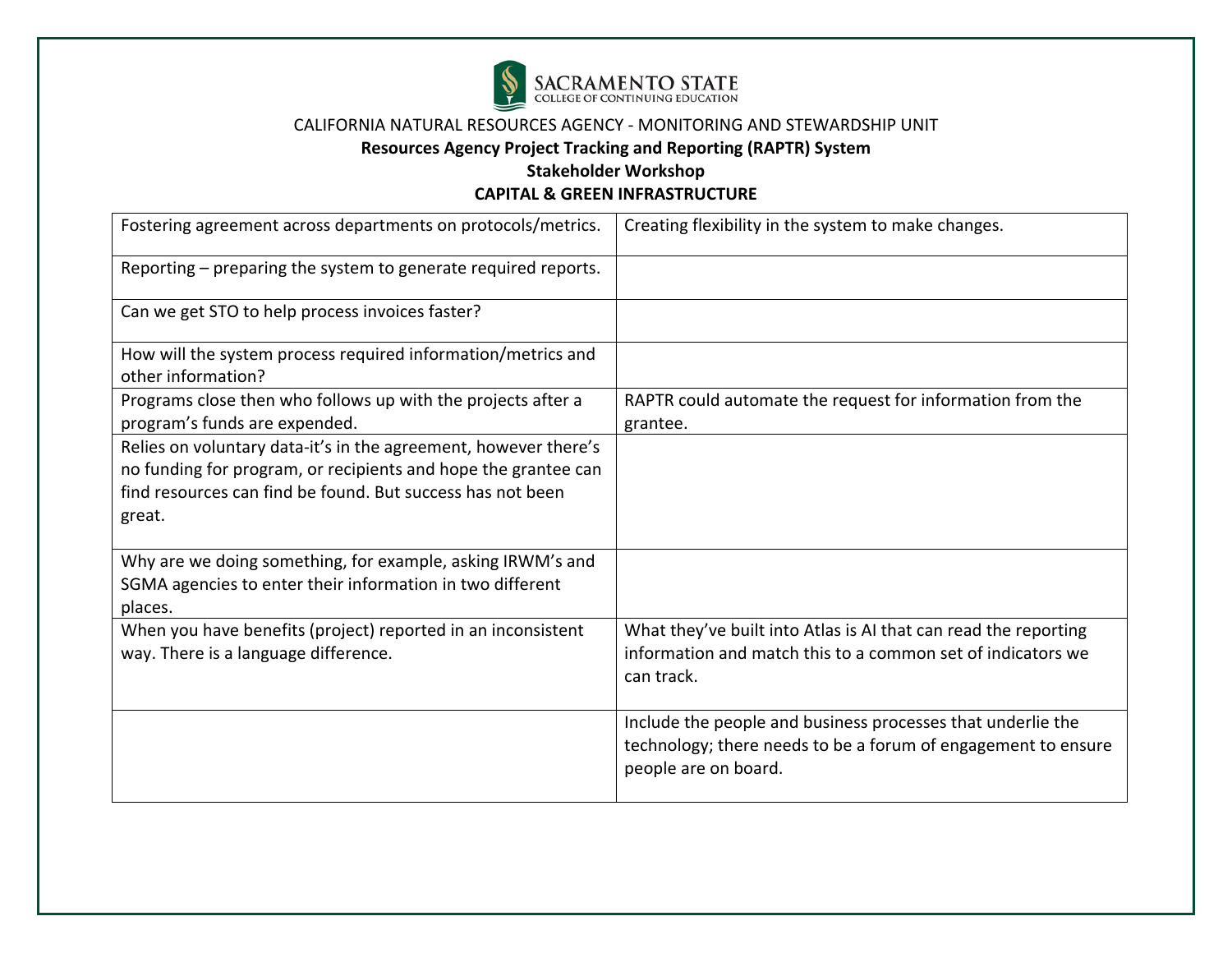

# **Resources Agency Project Tracking and Reporting (RAPTR) System**

# **Stakeholder Workshop**

| Hard stuff is the soft stuff. It's a people challenge not a tech or | Workshops like today are helpful. Need to be persistent and       |
|---------------------------------------------------------------------|-------------------------------------------------------------------|
| science challenge. We've sliced and diced due to our areas of       | continue building on it. Organizations are not built to sustain   |
| expertise and it's broken the systems. Challenge is continuing to   | these types of movements. As it goes live, holding practical use  |
| build collaboration and communication, "co-management" will         | seminars that show case studies from programs actively using      |
| be essential for addressing these challenges                        | <b>RAPTR</b>                                                      |
| Over optimizing one aspect of the system can and has created        | Multi-sector optimization is essential. Getting a broader view of |
| problems in other aspects of the system                             | these actions. Regions mean different things to different people. |
|                                                                     | Scale makes a big difference.                                     |
| Organizations are not built to sustain these types of movements     | Continue to do these types of meetings to remind people we're     |
|                                                                     | working and building. Getting buy-in from the top is important.   |
|                                                                     | Work on MOU's to memorialize people's engagement. Need            |
|                                                                     | "rules of the road" for interaction with system and with each     |
|                                                                     | other. Make sure we communicate the benefits that this            |
|                                                                     | provides to us and the stakeholders. What tools/data can be       |
|                                                                     | provided to end users. Needs to be repeated and reinforced.       |
|                                                                     | Another audience for that is the legislature and showing the      |
|                                                                     | value these can offer. "what did you do with the funding we       |
|                                                                     | gave you last time?" What were the results and benefits?          |
| Having the staffing and resources to feed project data into         | One person trained to be the 'RAPTR expert' would be better       |
| RAPTR as well as the requisite QA/QC.                               | than training all employees (beyond basic use).                   |
|                                                                     | Have one person be the technical expert (maybe at CNRA) to        |
|                                                                     | work on it behind the scenes.                                     |
| Disjointed project management as RAPTR 'evolves' and transfer       |                                                                   |
| of legacy data becomes an issue; especially when reporting          |                                                                   |
| across projects that begin before RAPTR was being used              |                                                                   |
| Most of the issues will be attempting to identify 'standardized'    |                                                                   |
| performance metrics or use existing data in a scientifically        |                                                                   |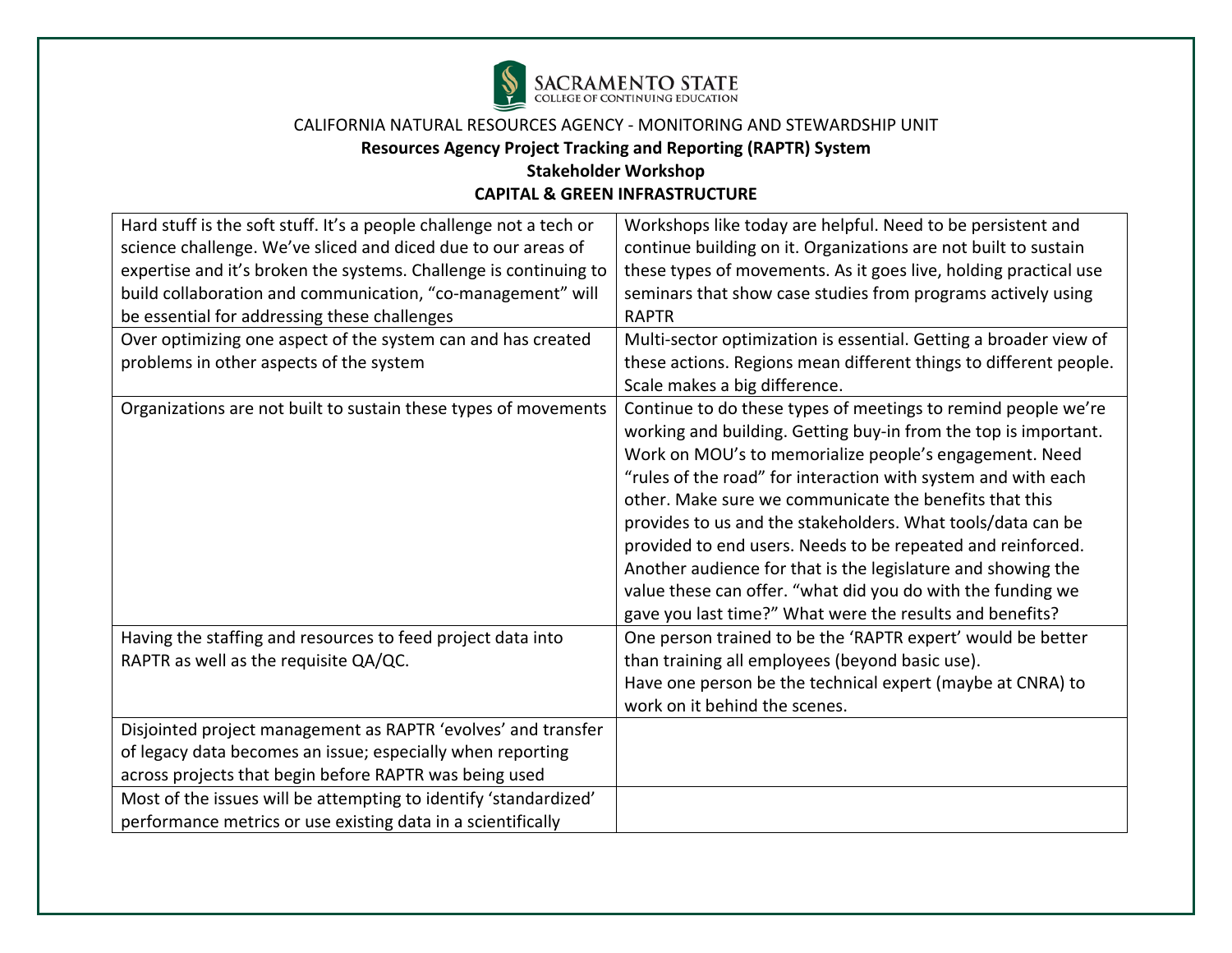

# **Resources Agency Project Tracking and Reporting (RAPTR) System**

# **Stakeholder Workshop**

| robust way to evaluate long-term project performance. Just       |                                                                    |
|------------------------------------------------------------------|--------------------------------------------------------------------|
| getting people to agree                                          |                                                                    |
| Minor concerns due to Cal FIRE already purchasing a project      | Making sure this can "talk" to RAPTR                               |
| mgmt. system.                                                    |                                                                    |
| Funding for long-term monitoring                                 | Currently no fund source - where will this money come from?        |
| Small agency (68); funding is a concern and so is staffing and   | Existing database for SCC; and want to make sure it will talk.     |
| time consumption of work. Concern that the larger                |                                                                    |
| organizations will get more attention and coordination with the  |                                                                    |
| system.                                                          |                                                                    |
| Prior audit dings on the post project monitoring. Trying to do   | Send out forms to current landowners (difficult at time to get     |
| so, via surveys and such.                                        | the forms back, and the pandemic didn't make it easier). Capital   |
|                                                                  | projects get visited every 5 yrs for 20 yr life (pandemic setbacks |
|                                                                  | again).                                                            |
| Can't necessarily replace an internal system / database - we     | Need to be sure that the ability to do interfaces or export/import |
| track more information on our internal efforts than what RAPTR   | from internal DBs over to RAPTR.                                   |
| would capture.                                                   |                                                                    |
| Questions on how audits function/work and why do the DOF         | Need better understanding of what the audit criteria.              |
| auditors have a way to evaluate "performance" when they          |                                                                    |
| aren't experts in the type of work                               |                                                                    |
| It would be nice to have an app for field work.                  | RAPTR app for field entry of data. (similar to Cal Fire's iTree or |
|                                                                  | other apps, or DWR's app for mapping trees on levees)              |
| Mapping tools that allow for reporting of progress.              | Shapefile options, and some projects are not polygon based (like   |
|                                                                  | at CalFire).                                                       |
| Restoration projects have EcoAtlas; is there a way to have a tie | Lots of information already in EcoAtlas, would be good to          |
| in there?                                                        | leverage                                                           |